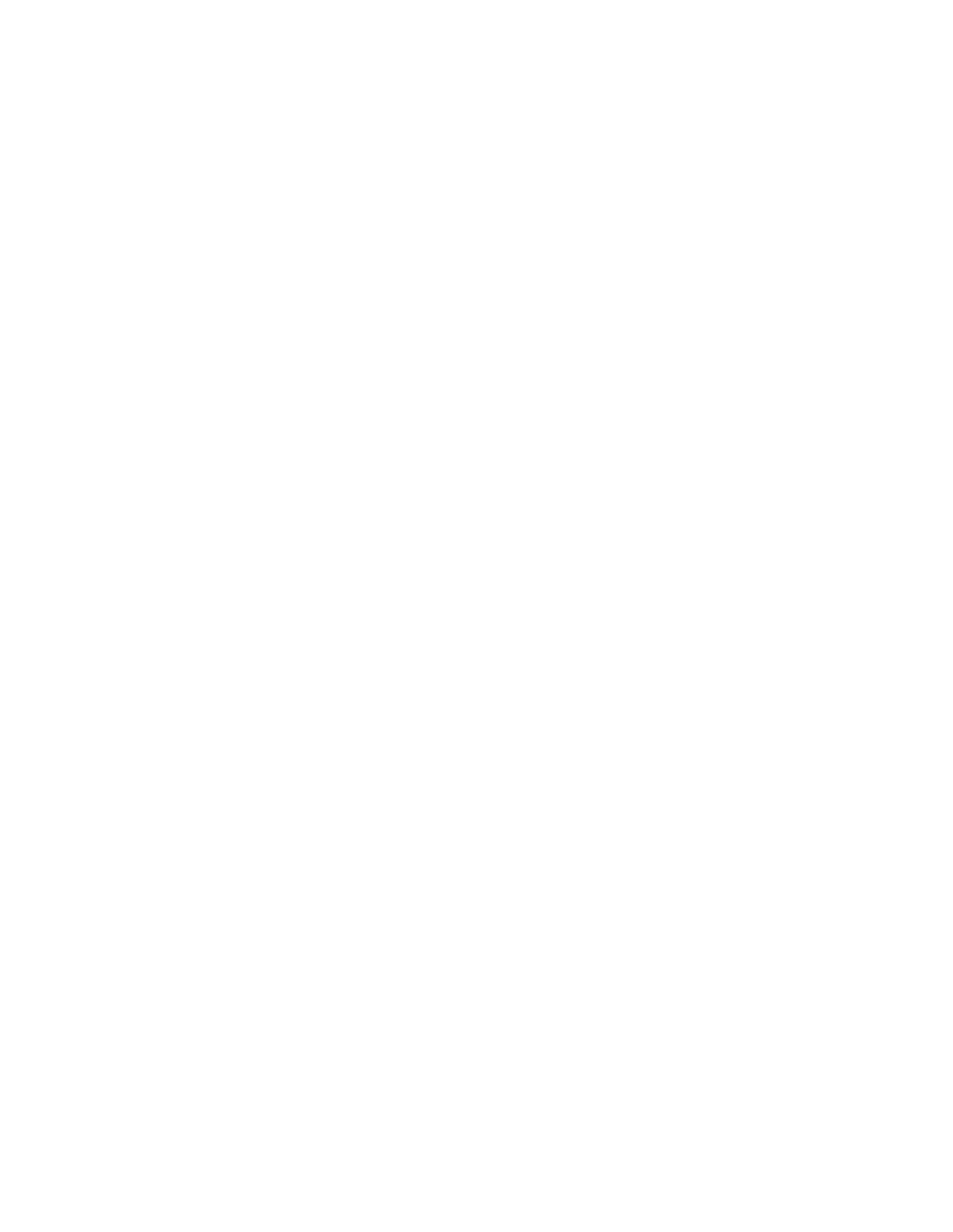

Making Great Communities Happen

# **Table of Contents**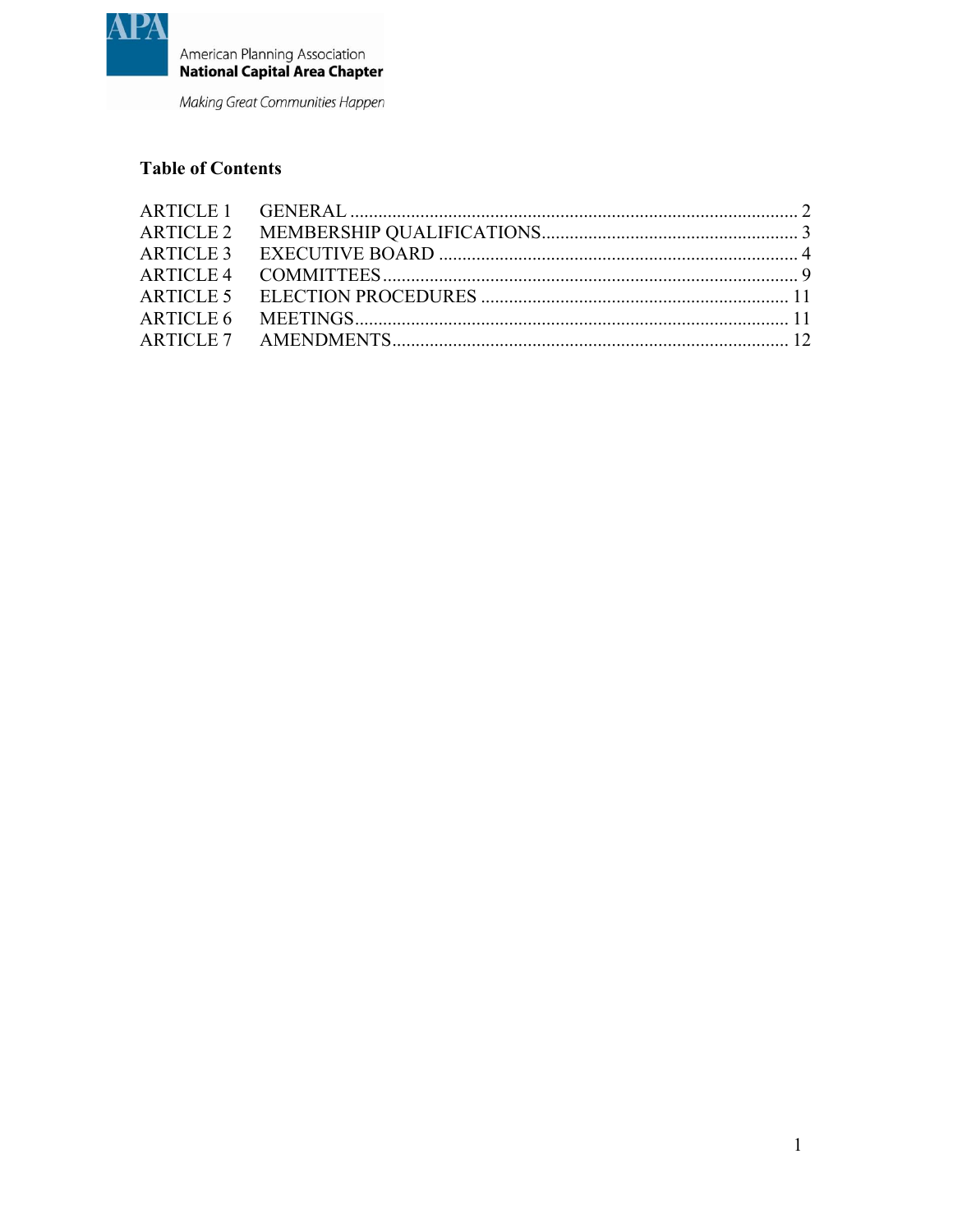

Making Great Communities Happen

# <span id="page-3-0"></span>**ARTICLE 1 GENERAL**

- A. Organization: The organization regulated by these bylaws is the American Planning Association National Capital Area Chapter ("Chapter").
- B. Parent Organization: The national organization that the Chapter is part is the American Planning Association ("APA"), which dates to 1947, when it was originally founded as part of the American Institute of Planners. The current structure of APA was formed in 1978, when two separate professional planning organizations, the American Institute of Planners and the American Society of Planning Officials, were merged into a single organization. The American Institute of Certified Planners ("AICP") is the professional branch of APA.
- C. Area Served: The Chapter jurisdiction is the District of Columbia and Prince George's and Montgomery Counties in the State of Maryland. The Chapter works with the Virginia Chapter and the Maryland Chapter of APA to ensure that professional planning opportunities and challenges are effectively addressed throughout the entire Washington, DC metropolitan area. Planners and others in planning-related professions as well as interested citizens or associate members working on or concerned with planning questions in this metropolitan area are encouraged to join the Chapter, and may do so as specified in Article 2.
- D. Mission: The purpose of the Chapter is to provide a comprehensive and diverse vehicle for local fulfillment of the professional interests of APA members and of the planning profession generally. The Chapter and its members, through their knowledge and experience in planning, help to achieve communities and environments that are responsive to the needs and problems of society. The Chapter carries out the objectives and mission of APA by:
	- 1. Advancing the art and science of the planning profession;
	- 2. Encouraging the exchange of information, ideas, and professional experience;
	- 3. Promoting interest in, and the welfare of, the planning profession as both a profession and an integral part of the public policy process, both locally and nationally;
	- 4. Sponsoring activities that advance the overall goals and objectives of APA and the planning profession;
	- 5. Encouraging the growth and enhancement of planning education and preparation, particularly, but not limited to, at the university and graduate levels;
	- 6. Fostering a professional community among members;
	- 7. Providing members with opportunities for professional growth and development; and
	- 8. Promoting and maintaining professional exchanges and crosscommunication with planning-related professions.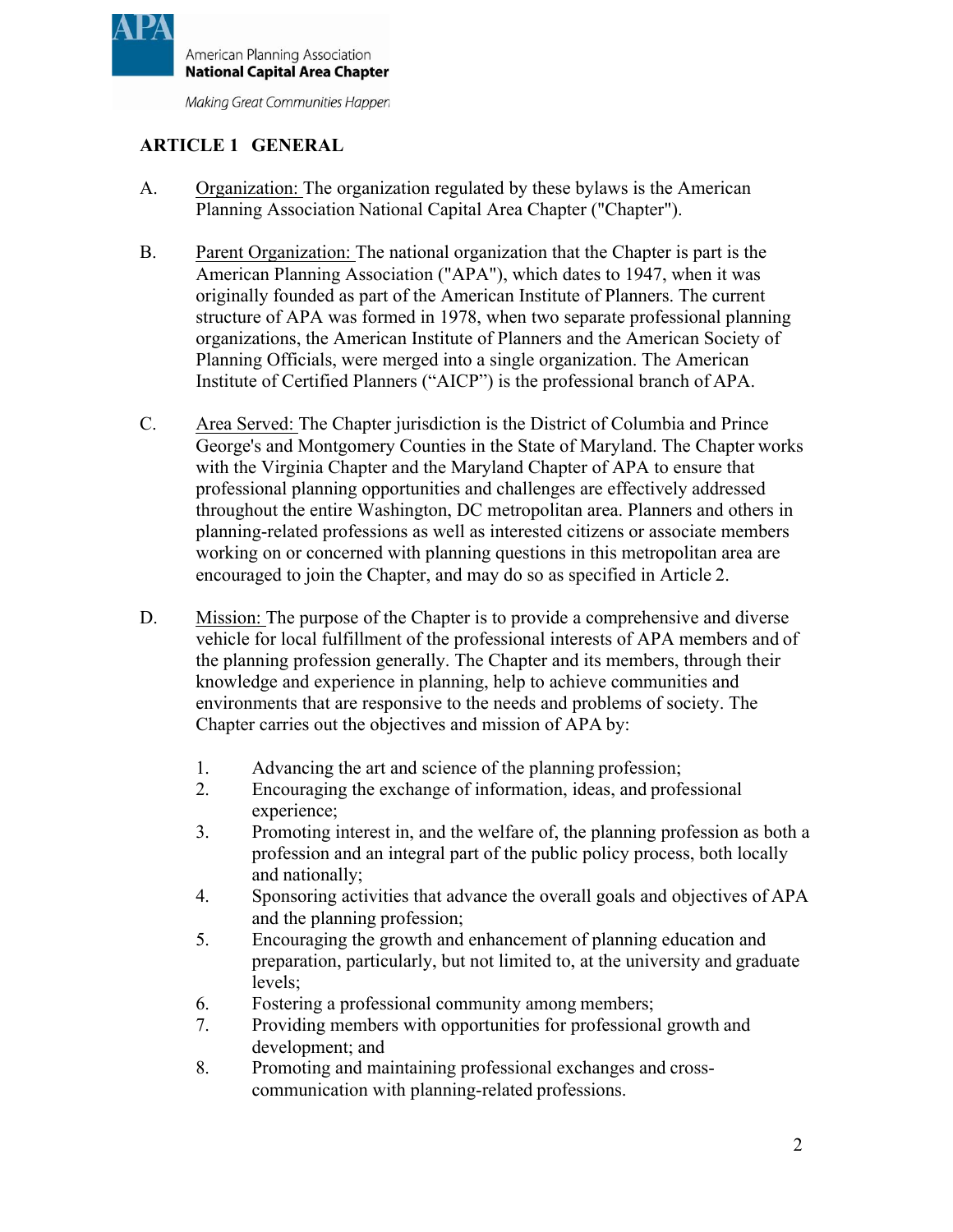

Making Great Communities Happen

- 9. Reflecting the diverse personal backgrounds of those in the planning profession as well as those impacted by the planning process.
- E. Activities: Chapter activities include:
	- 1. Creating programs and events on planning-related topics for members and the public;
	- 2. Conducting regulatory review programs for federal, state, and local legislative measures relating to planning-related topics;
	- 3. Conducting a regular awards program;
	- 4. Producing a newsletter (electronic or hard copy) a minimum of three times per year and producing other professional and community outreach publications as desired; and
	- 5. Maintaining other communications with members and the public (such as by e-mail and website).
- F. Parliamentary Procedure: Parliamentary procedures at Regular Board Meetings shall be governed by Robert's Rules of Order (current edition) where they are not inconsistent with these bylaws. Chapter activities will be conducted in an open and democratic manner.
- G. Address of Record: A member's Address of Record is the address furnished to the Chapter by APA. It is each member's responsibility to notify APA of any change of address. If the Member is of a classification that does not require an Address of Record with APA, it is that member's responsibility to furnish an appropriate address to the Chapter.
- H. Chapter Publications: A Chapter Publication is any officially endorsed publication delivered to all Chapter members without special or additional charge.

## <span id="page-4-0"></span>**ARTICLE 2 MEMBERSHIPQUALIFICATIONS**

- A. Member: Any individual, firm, organization, or agency that falls into one of the qualifying membership classifications in B through F, below.
- B. Standard Members: All members of APA with an Address of Record that is within the Chapter's Area Served are Standard Members of the Chapter.
- C. Dual Members: APA members whose Address of Record is outside the Area Served, may become Chapter members upon payment of the appropriate Chapter dues to APA. Such Dual Members are entitled to full participation in all Chapter activities and receipt of Chapter Publications. Additionally, Dual Members may be elected to any position on the Chapter's Executive Board ("Board"), if the Dual Member does not hold a position on another regional chapter board. Chapter members are not precluded from becoming a member of more than one chapter.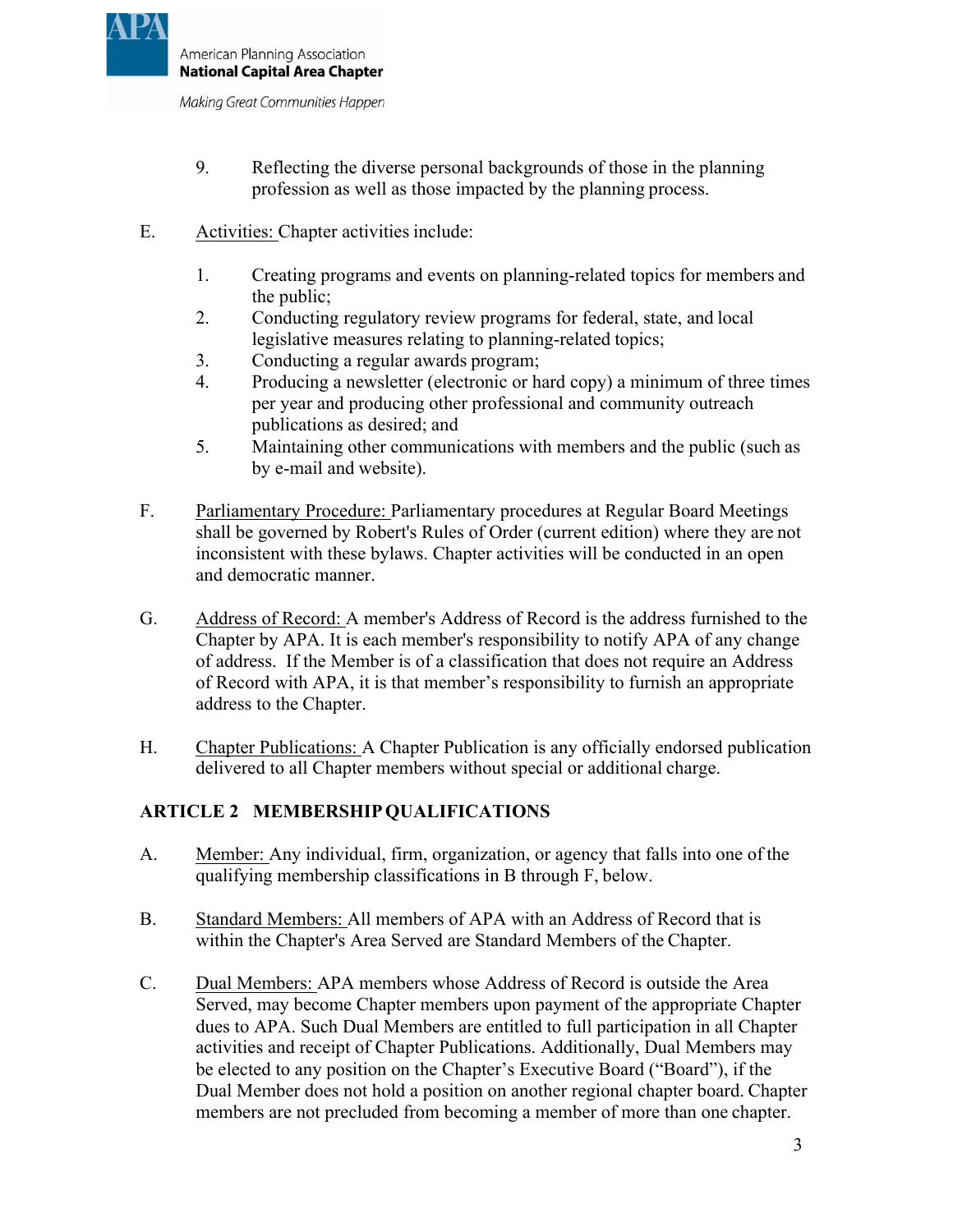Making Great Communities Happen

- D. Chapter-Only Members: Persons who are not members of APA may become Chapter-Only Members upon payment of the established dues. Chapter-Only Members may participate and be elected to any position on the Board except President, President-Elect, Vice President for Professional Development and Vice President for Professional Development-Elect.
- E. Associate Members: Firms, organizations and agencies, which are not members of APA, may become members of the Chapter. Associate Members must submit the name of an individual within their organization to serve as point of contact for communication with the Chapter. Associate Members are entitled to all benefits provided by the Chapter, including voting rights.
- F. Student Members: Student Members of the Chapter, as certified by APA, shall be considered Standard Members of the Chapter so long as their national dues are current and remain in good standing with APA.
- G. Dues: The Board shall evaluate and establish the rate of dues. Dues of Standard and Student Members shall be collected by APA pursuant to the APA Corporate Bylaws. Dues of other Chapter membership classifications may be collected by APA or by the Chapter. Members who become delinquent in their payment of dues shall be subject to the delinquency and reinstatement rules of APA. Those rules are hereby approved and incorporated into these Bylaws by reference.
- H. Termination: Chapter membership shall be automatically terminated upon termination of APA membership or for failure to pay Chapter Dues and assessments. Once applicable dues are paid, Chapter membership is automatically reinstated.

## <span id="page-5-0"></span>**ARTICLE 3 EXECUTIVE BOARD**

- A. Composition: The Board consists of eight Officers, six at-large Directors, a Faculty Liaison and Student Representative from each graduate urban planning program in the Area Served if the program elects to participate on the Board, and the Immediate Past President. The Officers of the Chapter are the President, President-Elect, Vice President for Professional Development, Vice President for Professional Development-Elect, Vice President for Chapter Communications, Vice President for Diversity and Community Outreach, Secretary, and Treasurer.
- B. Qualifications: All Board members must be Chapter members during their term of office. Officers must have been APA members for at least the two years immediately prior to their service on the Board. Directors must have been APA members for at least a full year immediately prior to their service on the Board. The Student Representatives must be current Student Members. The Vice President for Professional Development and Vice President for Professional Development-Elect must also be AICP members. Chapter-Only Members may participate and be elected to any position of the Board, except President,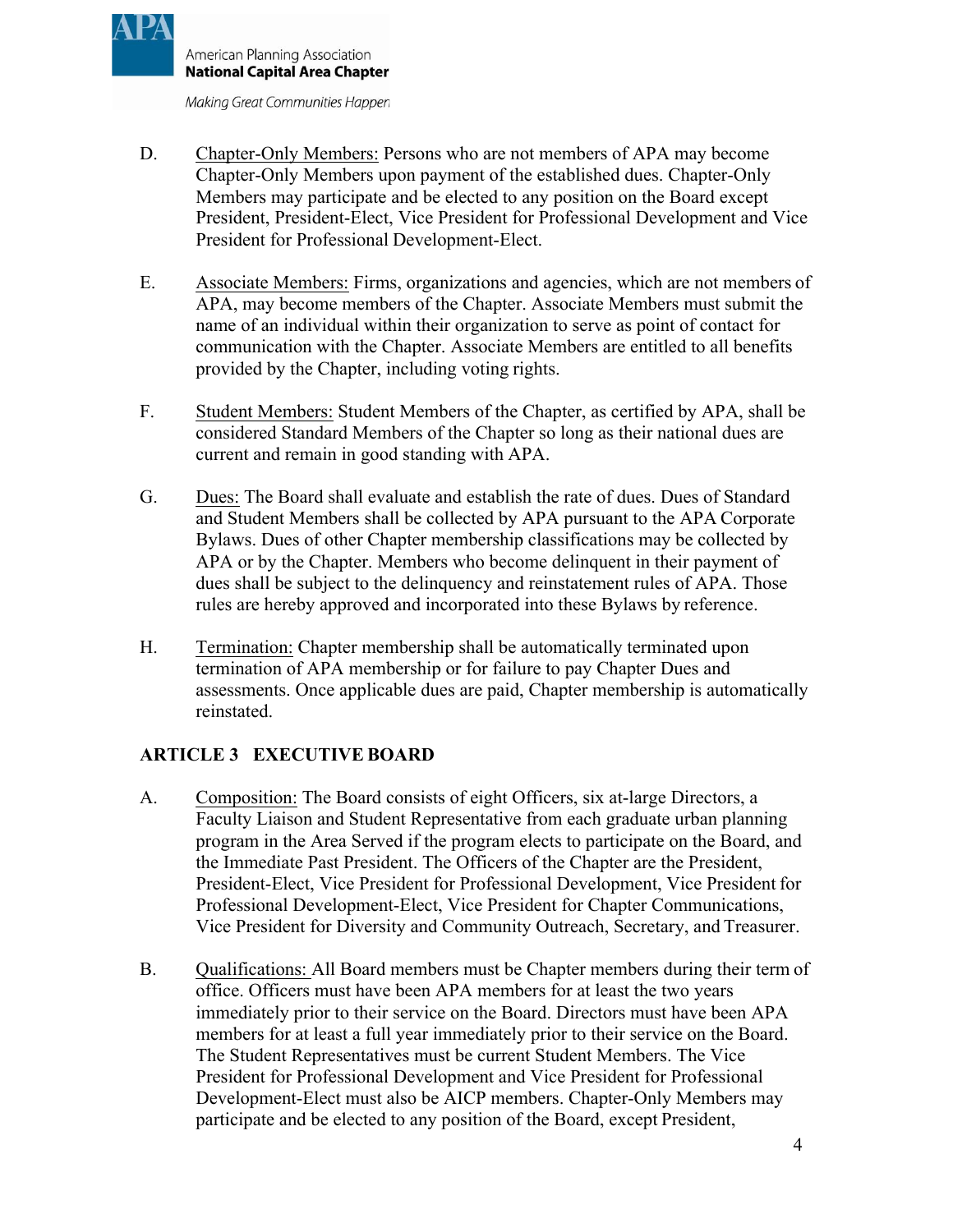

Making Great Communities Happen

President-Elect, Vice President for Professional Development and Vice President for Professional Development-Elect.

- C. Term of Office: To promote continuity, Board members elected to the positions of President-Elect and Vice President for Professional Development-Elect will assume the two-year Board positions of President and Vice-President for Professional Development, respectively. The Student Representatives and the Immediate Past President shall serve for one-year terms. All other Board members will serve a two-year term. Board terms begin on January 1, in oddnumbered years. Officers appointed to fill a vacancy during a term shall serve for the remainder of that term.
- D. Lifetime Term Limits: No Board member may serve for more than two consecutive terms in any one position.
- E. Duties of the Board: The Board manages the affairs of the Chapter, which include:
	- 1. Reviewing and approving the annual program;
	- 2. Reviewing and approving the annual budget and all contracts (but may not incur liabilities exceeding the amount of unappropriated funds in the treasury);
	- 3. Approving proposed Chapter policies and disseminating these to the membership and the public;
	- 4. Establishing necessary procedures to assure efficient administration of Chapter affairs;
	- 5. Approving appointments to committees;
	- 6. Acting upon the votes of the members;
	- 7. Liaising with professional and educational programs in the region (such as schools, museums, or professional organizations);
	- 8. Reporting to the membership upon all business that it has considered or acted upon;
	- 9. Removing Officers and Directors for failure to execute duties properly;
	- 10. Filling vacancies on the Board occurring between elections, if deemed appropriate;
	- 11. Electing Officers in case of a tie during an election;
	- 12. Transmitting to the succeeding Board all relevant records of the Chapter and pertinent information on performing Board duties; and
	- 13. Performing other duties as are customary.
- F. Duties of Board Positions: The roles and responsibilities of each Board position are detailed below.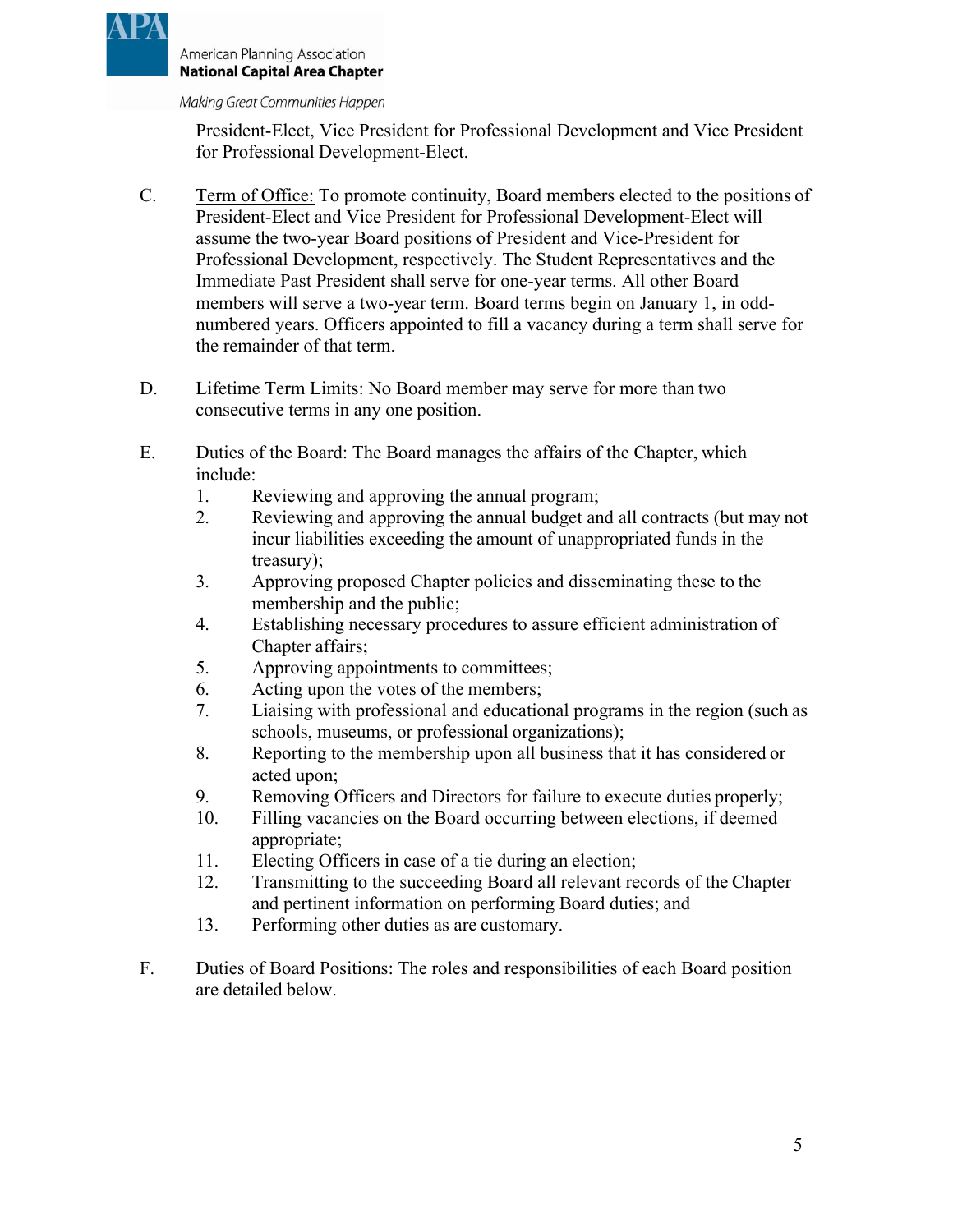

Making Great Communities Happen

- 1. President:
	- a) Call and preside meetings of the Chapter and Board;
	- b) Appoint chairs and members of committees, with the consent of the Board;
	- c) Establish, appoint, and discharge special committees, or charge the responsibility to another officer;
	- d) Serve as a member of all committees (unless otherwise specified);
	- e) Attend meetings of the APA Chapter Presidents Council;
	- f) Prepare annually a report, program and budget;
	- g) Maintain oversight of Chapter programs; and
	- h) Perform other such duties as are customary to the office.
- 2. President-Elect:
	- a) Preside meetings of the Chapter and Board in the absence of the President;
	- b) In the event that the President resigns, assume the position of President;
	- c) Chair the Nominating Committee; and
	- d) Assist the President in fulfilling the responsibilities of that position, and other duties as directed by the President and the Board.
- 3. Vice President for Professional Development:
	- a) Advise members about AICP's purposes, qualification requirements, codes of professional ethics and social responsibilities, examinations, and programs;
	- b) Inform members about opportunities for continuing education and professional development;
	- c) Encourage new membership in AICP;
	- d) Assist university planning degree programs in the Area Served with the APA recognition process;
	- e) Preside meetings of the Chapter and Board in the absence of the President and President-Elect;
	- f) Report to APA on continuing education activities of the Chapter;
	- g) Increase training opportunities for elected and appointed planning officials;
	- h) Encourage planning officials to join APA; and
	- i) Involve planning officials in Chapter events, programs and decision-making.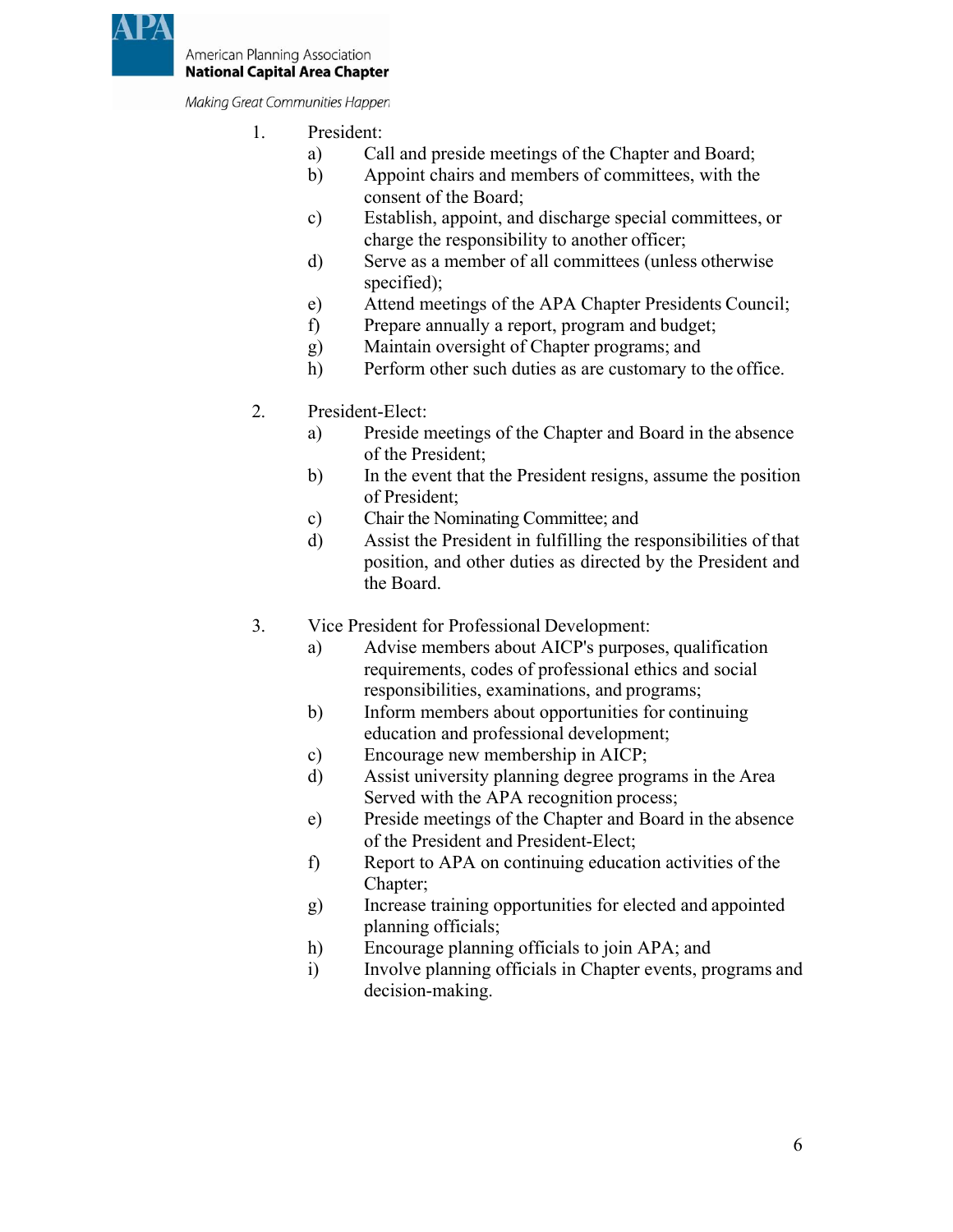

Making Great Communities Happen

- 4. Vice President for Professional Development-Elect:
	- a) Assist the Vice President of Professional Development in fulfilling the responsibilities of this position, and other duties as directed by the President and the Board; and
	- b) In the event that the Vice-President of Professional Development resigns, assume the position of Vice President of Professional Development.
- 5. Vice President for Chapter Communications:
	- a) Supervise publications such as the newsletter, program announcements, and news releases;
	- b) Supervise electronic communications such as the Chapter website and e-mail announcements;
	- c) Encourage membership in APA and the Chapter;
	- d) Assist the President in coordinating Chapter programs;
	- e) Promote and strengthen the role of planning in the region;
	- f) Provide the current Bylaws to all new Chapter members; and
	- g) Forward to the Executive Director of APA at least one copy of each Chapter Publication.
- 6. Vice President for Diversity and Community Outreach:
	- a) Develop goals and a work program to promote diversity and community outreach in Board and Chapter activities;
	- b) Work with planning and planning-related organizations in communities throughout the Area Served to broaden the relevance and contribution of the planning profession to all local efforts to achieve social, economic, quality of life and quality of access goals consistent with the purposes and mission of APA and AICP;
	- c) Help recruit more minority students into the planning profession;
	- d) Create and improve planning education programs at secondary and university educational institutions, particularly but not limited to historically black colleges and universities in the Area Served; and
	- e) Contribute to and participate in related cross-professional programs and initiatives.
- 7. Secretary:
	- a) Prepare the minutes of Regular Board Meetings and the business portions of Annual Chapter Meetings and Other Chapter Meetings;
	- b) Notify the various Board positions of all Board meetings;
	- c) Transmit to the Executive Director of APA a list of all Board members (names, addresses, phone numbers, and e-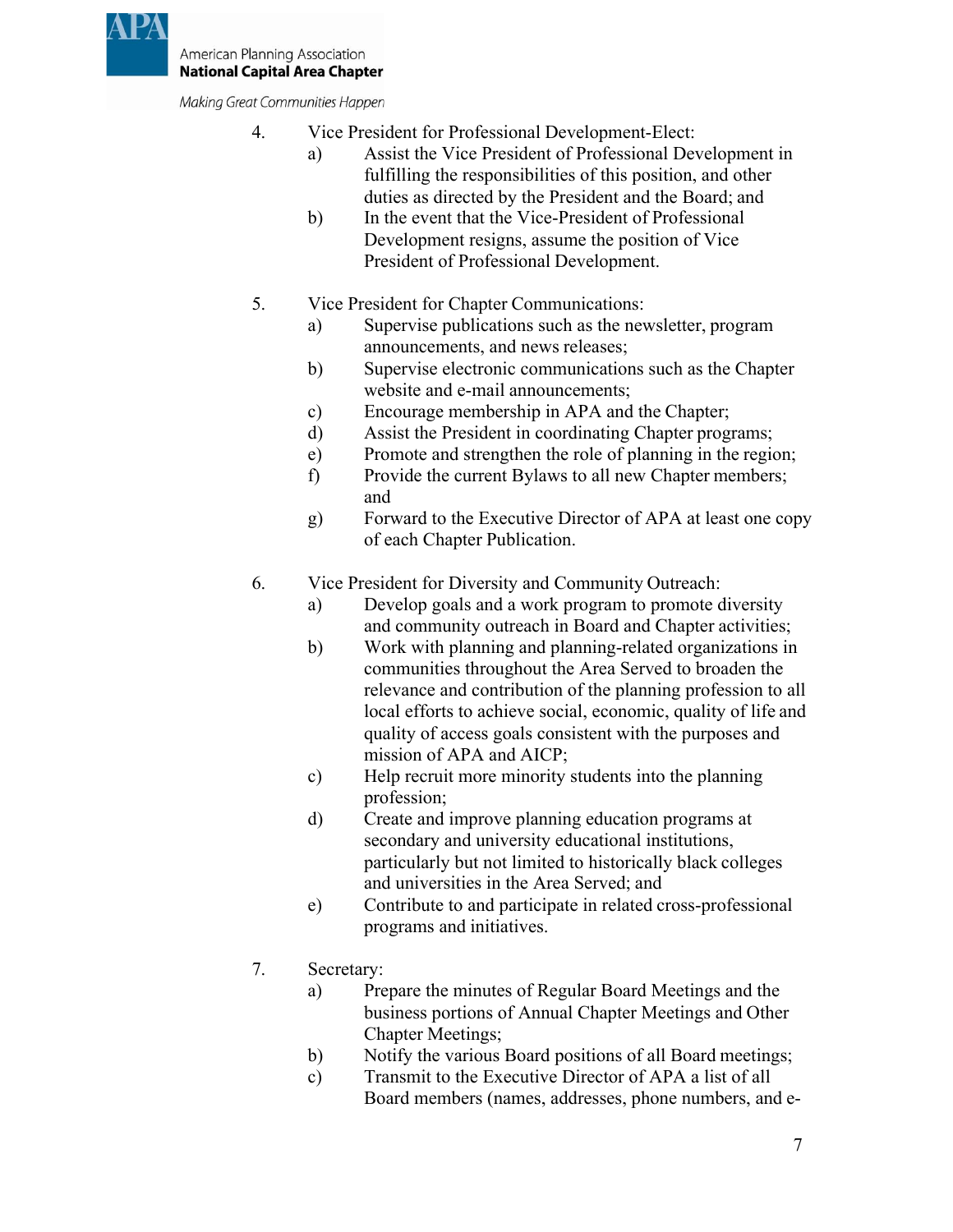

Making Great Communities Happen

mail addresses) within 30 days of their election or appointment;

- d) Submit to the Executive Director of APA an official copy of the Chapter Bylaws and all amendments; and
- e) Perform other such duties as directed by the President and the Board.
- 8. Treasurer:
	- a) Receive and disburse Chapter funds in accordance with the adopted budget;
	- b) Maintain an accurate record and account of all Chapter financial transactions;
	- c) Assist the Audit Committee with its work;
	- d) Prepare a financial statement as needed for Board meetings;
	- e) Assist the President in preparing an annual budget for review by the Board;
	- f) Chair the Finance Committee; and
	- g) Perform other such duties as directed by the President and Board.
- 9. Faculty Liaisons: A full-time or adjunct faculty member from each university graduate planning program within the Area Served will be appointed by the Board to serve as a Faculty Liaison, if the university elects to participate on the Board. The Faculty Liaisons will serve to improve communications between practitioners and academic institutions, provide information regarding planning research or activities that may be of interest to the Chapter, provide assistance with continuing education programs for the Chapter, and provide any other assistance as needed for coordination between practitioners and academic institutions. Faculty Liaisons are nonvoting members of the Board.
- 10. Student Representatives: A planning student from each university graduate planning program within the Area Served will be appointed by the Board to serve as a Student Representative, if the university elects to participate on the Board. Student Representatives serve as a liaison between the Chapter and planning students, and coordinates and organizes programs for planning students. Student Representatives are non-voting members of the Board.
- 11. Immediate Past President: The President from the preceding Board will be a member of the subsequent Board. The position has no formal duties or attendance requirements, but the Immediate Past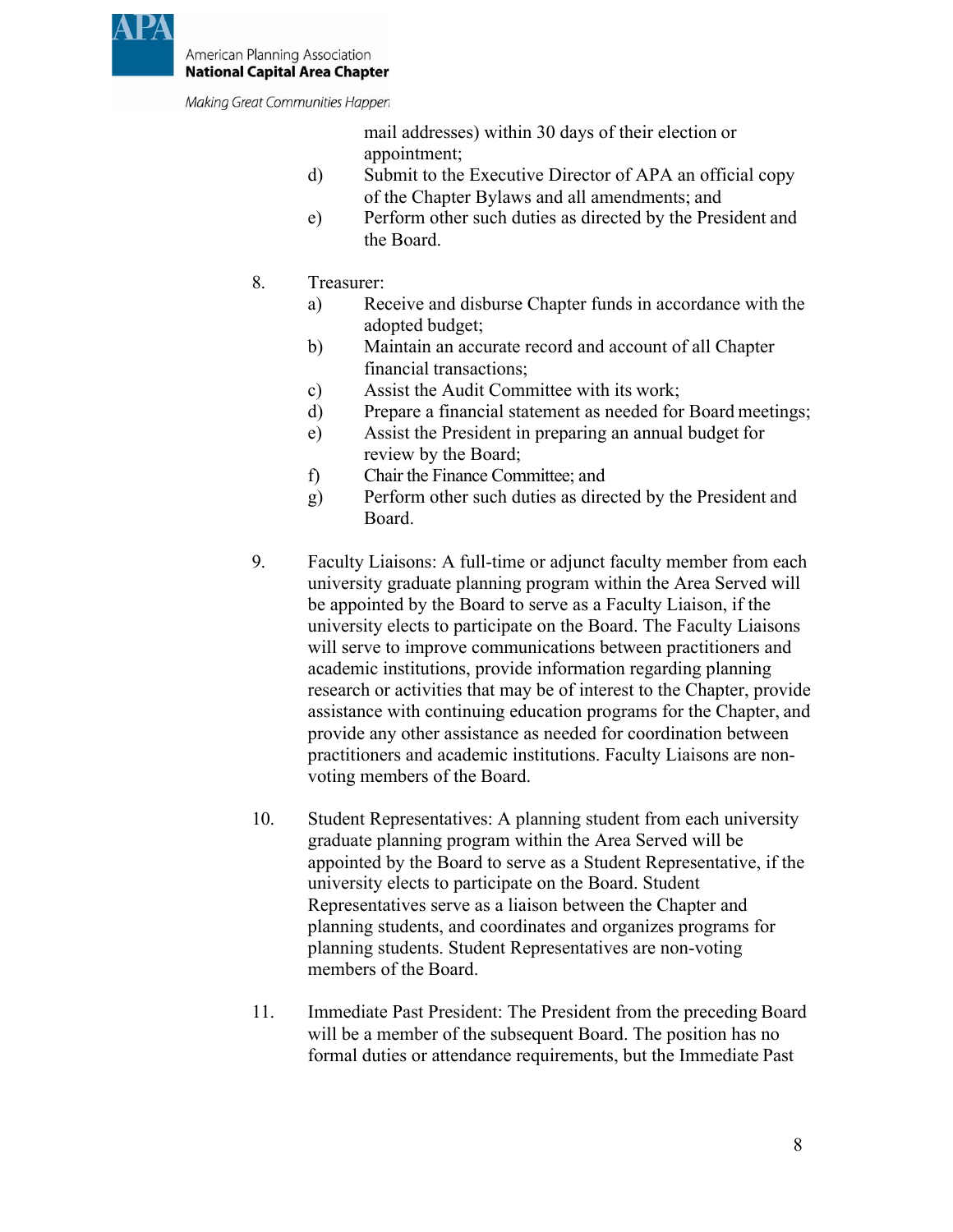

Making Great Communities Happen

President is urged to provide assistance and guidance to the Board. If a President is re-elected to an additional term, the Immediate Past President will continue to hold that position. The Immediate Past President shall exercise the powers and duties of the President during an absence or incapacity of the President and the President-Elect, and shall perform such duties as may be required by these Bylaws or as assigned by the Board.

- 12. Directors: The Directors are elected at-large, and will chair Topical Committees (as described in Article 4) and shall or perform other duties as determined by the Board.
- G. Officer Reports: Each officer, except the Immediate Past President, will prepare an annual written report to be presented to the Board, with a summary to appear in the Chapter newsletter.
- H. Removal of Board Members: A Board member may be terminated for failure to properly execute any of his or her designated or assigned duties, after written warning from the President or the Board, and upon a two-thirds vote of the Board to terminate his or her service. Failure to comply with the APA Code of Ethics is also grounds for termination. Any Board member (other than the Immediate Past President) who has had three consecutive unexplained absences from Board meetings or who has failed to comply with the APA Code of Ethics may be considered for termination.
- I. Vacancies: If the office of President becomes vacant, the President-Elect shall succeed to that office for the remainder of the term as well as for the following term. Vacancies in the office of President-Elect shall not be filled. If the office of President becomes vacant when there is no President-Elect, the Immediate Past President shall serve as President until the Board shall elect an acting President to serve for the balance of the term. If the office of President becomes vacant when there is neither a President-Elect nor an Immediate Past President, the Board shall internally elect an acting President to serve the balance of the term. If the seat held by the Immediate Past President shall fall vacant, it shall remain vacant until occupied by the incumbent President. In the event that any other position becomes vacant, the Board may appoint to fill the position.

## <span id="page-10-0"></span>**ARTICLE 4 COMMITTEES**

- A. Types of Committees: The Board may establish Standing Committees and Topical Committees.
	- 1. Standing Committees will be formed at the appropriate time and meet as needed to accomplish their designated task.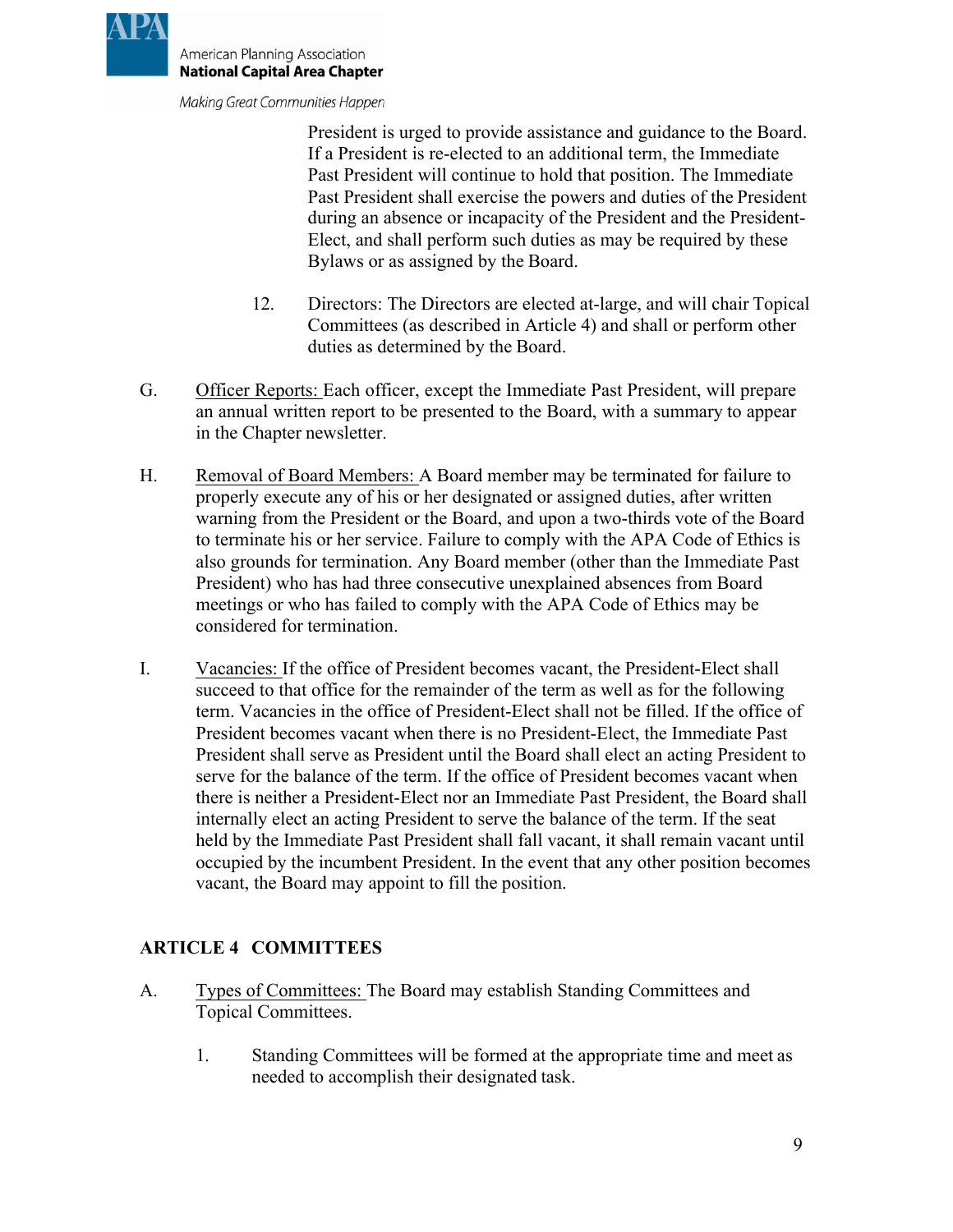

Making Great Communities Happen

- 2. Topical Committees will be formed at the appropriate time and meet as needed to accomplish their designated task.
- 3. In appointing a Topical Committee, the President and Board shall make a good faith effort to encourage and obtain broad participation by as many Chapter members as possible.

# B. Standing Committees

- 1. Nominating Committee: The Nominating Committee recommends a slate of Officers and Directors for the Board election. This committee consists of four Chapter members, of whom no more than two serve on the current Board, plus the President-Elect. Members of the Nominating Committee will be appointed approximately 3 months before the election.
- 2. Finance Committee: The Finance Committee provides oversight of the fiscal operation of the Chapter. It serves to advise the Board in fulfilling its fiduciary responsibilities, including but not limited to preparing the budget, filing taxes, implementing an investment policy, and overseeing audits. The Finance Committee consist of at least two Chapter members in addition to the Treasurer, who serves as chair unless an alternate is appointed by the Board.
- 3. Awards Committee: The Chapter will give awards regularly to outstanding projects, people, and organizations for exemplary achievement in the planning field. The Committee will elicit applications for APA awards, select an awards jury to review entrees, and organize an awards event. In addition, the President (with approval of the Board) may confer awards upon members who have made outstanding contributions to the Chapter or the planning profession.
- 4. Conference Committee: The Chapter will convene an annual meeting for members to exchange information, ideas, and professional experiences. The Committee will organize conference logistics and elicit speakers, sessions, and mobile workshops. This committee consists of four Chapter members in addition to the Vice President for Professional Development, who serves as chair unless an alternate is appointed by the Board.

## C. Topical Committees:

- 1. Each Board may establish Topical Committees, and will designate a chair of each.
- 2. Whenever deemed desirable, the Board may also establish additional Topical Committees or change the topic of existing committees whenever that is deemed desirable, prudent, or in the best interests of the Chapter. These Topical Committees will reflect the areas of particular planning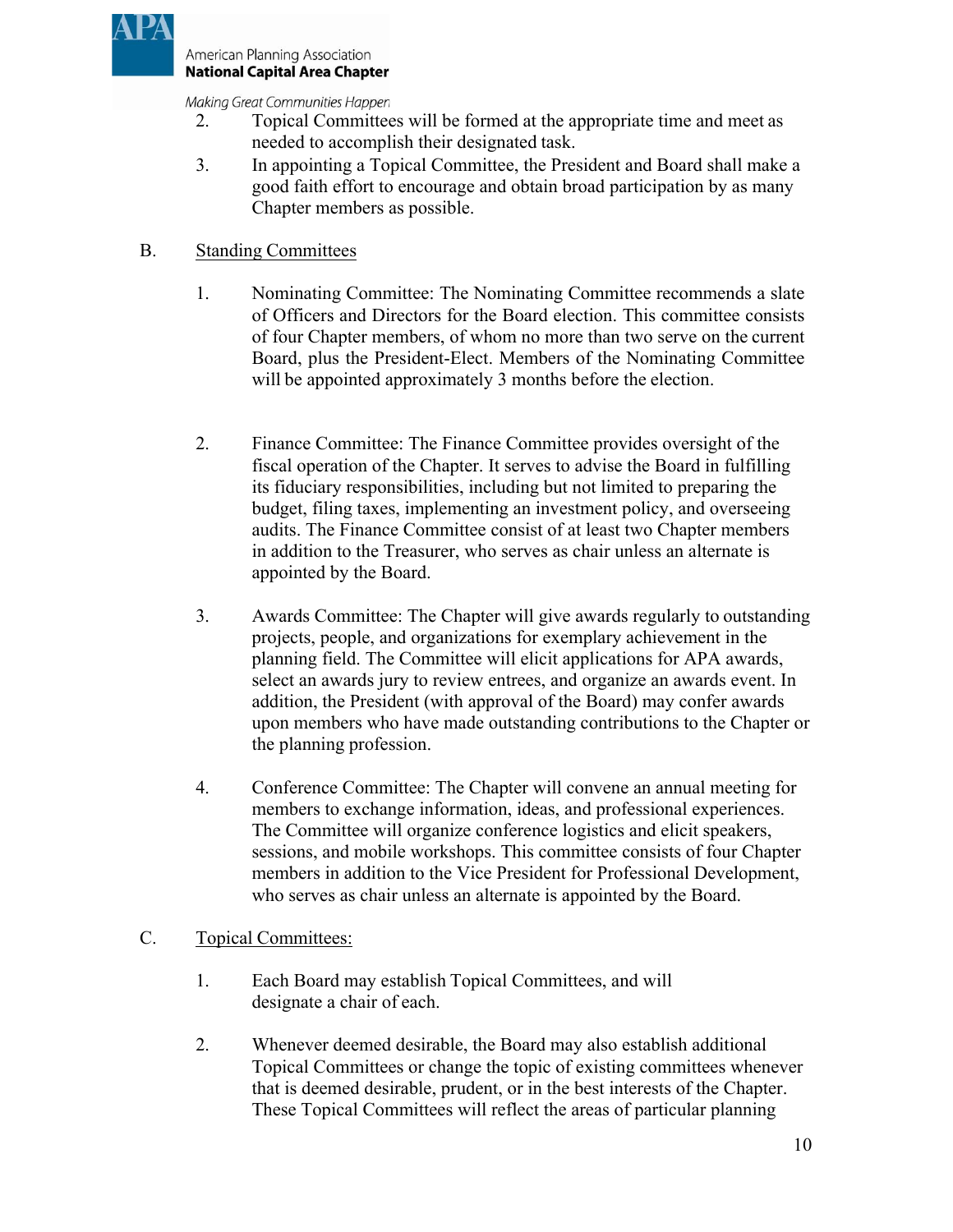

Making Great Communities Happen

interest or concern to the Chapter at that time.

- 3. The work of Topical Committees may include (but is not limited to):
	- a) Advising the Board on taking positions concerning planning issues (including written or oral comments to outside bodies, with the consent of the Board);
	- b) Obtaining information on, and developing analysis of, planning issues;
	- c) Communicating such information and analysis to the Chapter members (in coordination with the Vice President for Chapter Communications); and
	- d) Arranging programs and events for the Chapter.

# <span id="page-12-0"></span>**ARTICLE 5 ELECTION PROCEDURES**

- A. Nomination Process: The Nominating Committee will nominate a slate with at least one candidate for all Officer and Director positions (as specified in Article 3). The Nominating Committee will inform the Board and all considered candidates of its proposed slate, and compile the bios and position statements. Candidates for Officers and Directors may also be nominated by petition. Petitions must indicate the position being petitioned for, be signed by 25 Chapter members, and must be received by the President-Elect before the nomination deadline.
- B. Voting: A ballot containing the names of all candidates will be mailed or transmitted electronically to Chapter members. The results of the election will be made available immediately to the Board and will be published in the next newsletter. Officers are elected by a plurality of the members voting. Candidates for Director will be listed on the ballot as a group, and the top six vote-getters will be elected. On the ballot, candidates for Director may identify (by brief name) up to three Topical Committees (whether existing or proposed) that they would be interested in serving on or chairing. In case of a tie, the outgoing Board will meet within two calendar weeks of the election to select the winner for a Board position from among the top vote getters.

## <span id="page-12-1"></span>**ARTICLE 6 MEETINGS**

- A. Types of Meetings: The Chapter will conduct Regular Board Meetings, an Annual Chapter Meeting, and Other Chapter Meetings as need be.
- B. Regular Board Meetings:
	- 1. The President, or a majority of Board members, may call a Regular Board Meeting. The Board shall meet at least six times each year.
	- 2. A majority of the voting members of the Board, either physically present or available by conference call, constitutes a quorum for the transaction of business.
	- 3. Regular Board Meetings are open to all Chapter members.
	- 4. A time-sensitive action may be taken by the Board, without calling a